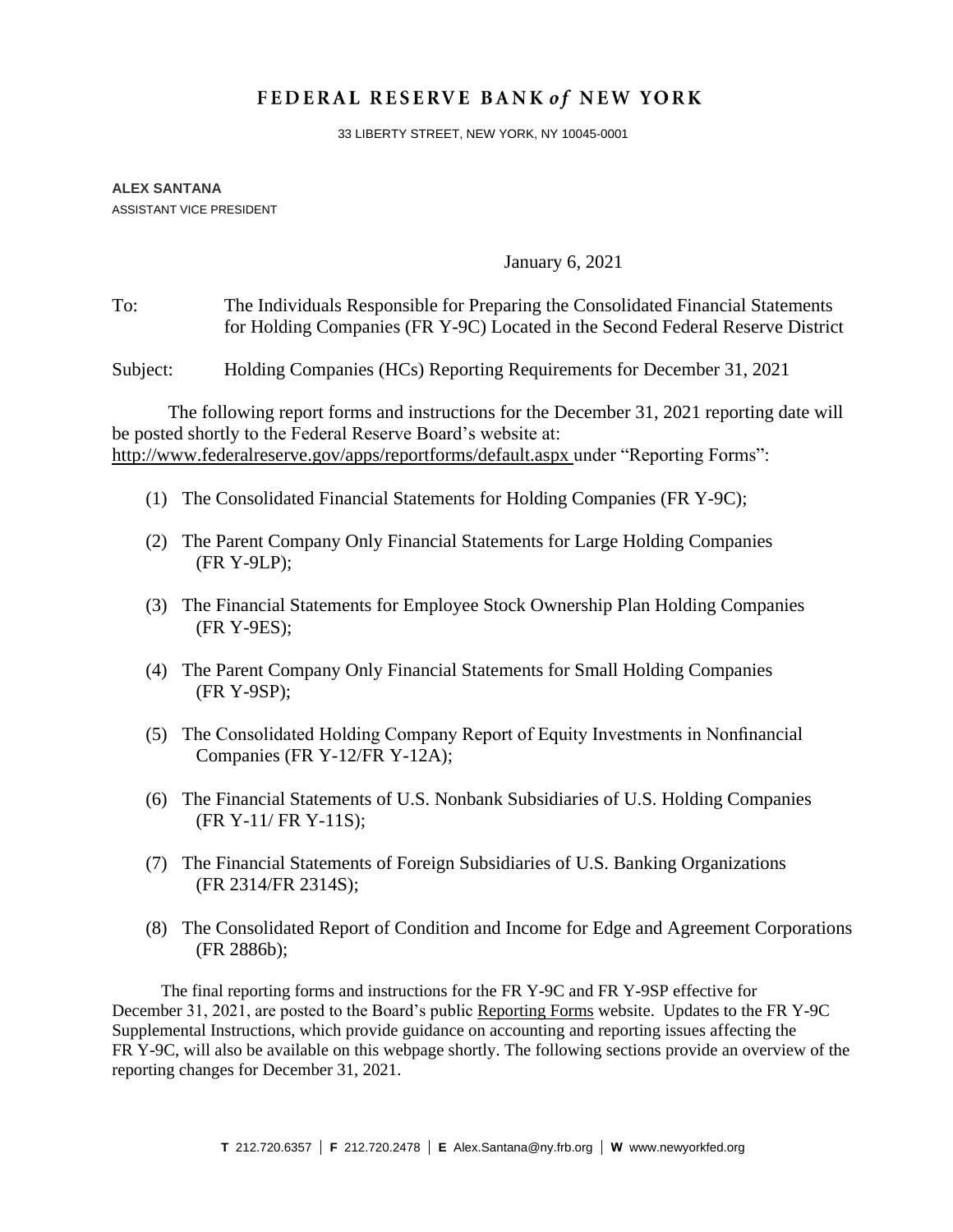## *FR Y-9C and FR Y-9SP*

On December 8, 2021, the Board published a final *Federal Register* Notice<sup>1</sup> to implement various changes to the FR Y-9C and FR Y-9SP reports effective December 31, 2021, that included the following:

- Revised the FR Y-9C and FR Y-9C SP to collect the name, phone number, and email address of the holding company's (HC) Chief Executive Officer (CEO).
- Added a new check box to the FR Y-9SP to collect information on the number of full-time equivalent employees for the consolidated reporting HC.
- Revised the FR Y-9C Glossary entries for "Brokered Deposits" and "Brokered Retail Deposits" to clarify the term "deposit broker" to be consistent with recent changes to FDIC regulations (brokered deposits final rule<sup>2</sup>). These revisions are consistent with revisions to the Call Reports.
- Added a new check-box item to the FR Y-9C report to identify holding companies that have chosen to early adopt or voluntarily elect the standardized approach for counterparty credit risk (SA-CCR).

In addition, effective December 31, 2021, the Board has updated the FR Y-9SP forms and instructions to clarify which items must be reported as nulls. Specifically, if a HC cannot engage in certain activities such as through acquisitions of a nonbank or subsidiary holding company, the applicable line items must be left as null. These clarifications are intended to reduce confusion on null versus zero reporting on the FR Y-9SP report, and to also reduce any reporting burden associated with follow up questions.

## *Reports Submission*

Holding companies filing the FR Y-9 reports (FR Y-9C, FR Y-9LP, FR Y-9SP, and the FR Y-9ES) are required to submit each report electronically. Holding companies must maintain in their files a manually signed and attested printout of the data submitted. The cover page of the Reserve Bank supplied report forms should be used to fulfill the signature and attestation requirement and this page should be attached to the printout placed in the bank holding company's files.

If you complete the preparation, editing, and review of your report(s) before the submission deadline, please file the report(s) immediately rather than waiting. Early submission provides for additional time for your institution to become accustomed with the new enhanced electronic submission process, and aids the Federal Reserve in the editing, review, and analysis of the reports. If you later find certain information needs to be revised, please make the appropriate changes to your report and promptly submit the revised data.

<sup>1</sup> 86 FR 69645 (December 8, 2021)

<sup>2</sup> 86 FR 6742 (January 22, 2021)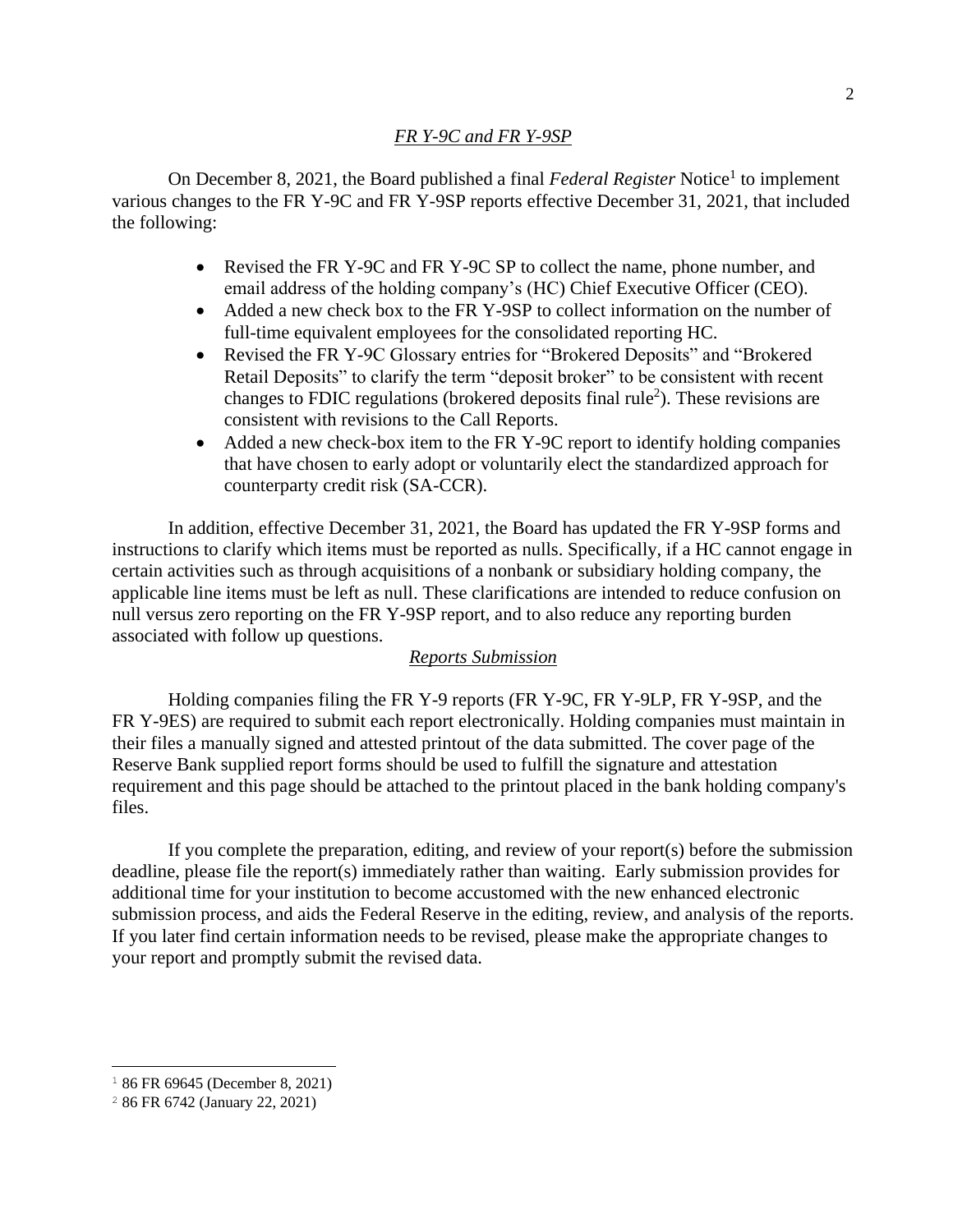The Federal Reserve developed Reporting Central to enhance the overall reporting functionality of the Federal Reserve Banks' data collection and processing activities. These enhancements will allow for a more secure, technically advanced, and efficient system that will encompass a single point of entry for electronic submission and file uploads. Financial and nonfinancial institutions will access Reporting Central via the FedLine® Web Access Solutions site to submit reports and gain access to electronic reporting applications, report forms, and instructions. The [Reporting Central application](https://www.frbservices.org/central-bank/reporting-central/) can be accessed for additional information including an online resource center. If you have any questions regarding Reporting Central, please contact your Reporting and Reserves District Contact.

## *Confidentiality*

One aspect of the transition to Reporting Central necessitates the Federal Reserve to modify its internal procedures for handling confidentiality requests for those holding companies that submit data electronically. Generally, individual respondent data collected on the FR Y-9C, FR Y-9LP, and FR Y-9SP are made readily available on the [National Information Center](https://www.ffiec.gov/NPW) public website and the FR Y-9ES, FR 2314/S, FR 2886, FR Y-11/S and FR Y-12 reports are available to the public upon request on an individual basis. All data are published, with the exception of items deemed confidential per the report's instructions, unless the individual holding company from which the data were collected has been granted confidential treatment or has a request pending. A holding company may request confidential treatment for the entire report or for specific items on the report. To better facilitate confidentiality requests and ensure the data are properly handled during the review of the request, the Federal Reserve strongly encourages institutions that are of the opinion that disclosure of certain commercial or financial information in the report would likely result in substantial harm to its (or its subsidiaries') competitive position or that disclosure of the submitted personal information would result in unwarranted invasion of personal privacy to:

- (1) Notify their Reserve Bank of their intent to request confidential treatment in advance of the written request and
- (2) Send the confidentiality request in writing prior to data submission

**Note:** The information referenced above pertains to the existing manual process for submitting confidentiality requests for series without the confidentiality checkbox on the cover page. For institutions that do not submit data electronically, written requests for confidentiality may be provided concurrently with the paper submission of the report. For regulatory reports that contain the confidentiality check box, supervised institutions that request confidential treatment are encouraged to submit their written justification for the request through Reporting Central.

For more information on confidentiality requests, please see the specific report General Instructions. The final notice to add the confidentiality check box to the front page of the FR Y-9C, FR Y-9LP, FR Y-9SP, FR Y-9ES, FR 2314/S, FR Y-11/S, FR 2886b and FR Y-12 forms was published in the [Federal Register.](http://www.gpo.gov/fdsys/pkg/FR-2015-08-28/pdf/2015-21367.pdf)<sup>3</sup> For regulatory reports that contain the confidentiality check

<sup>3</sup> 80 FR 52282 (August 28, 2015)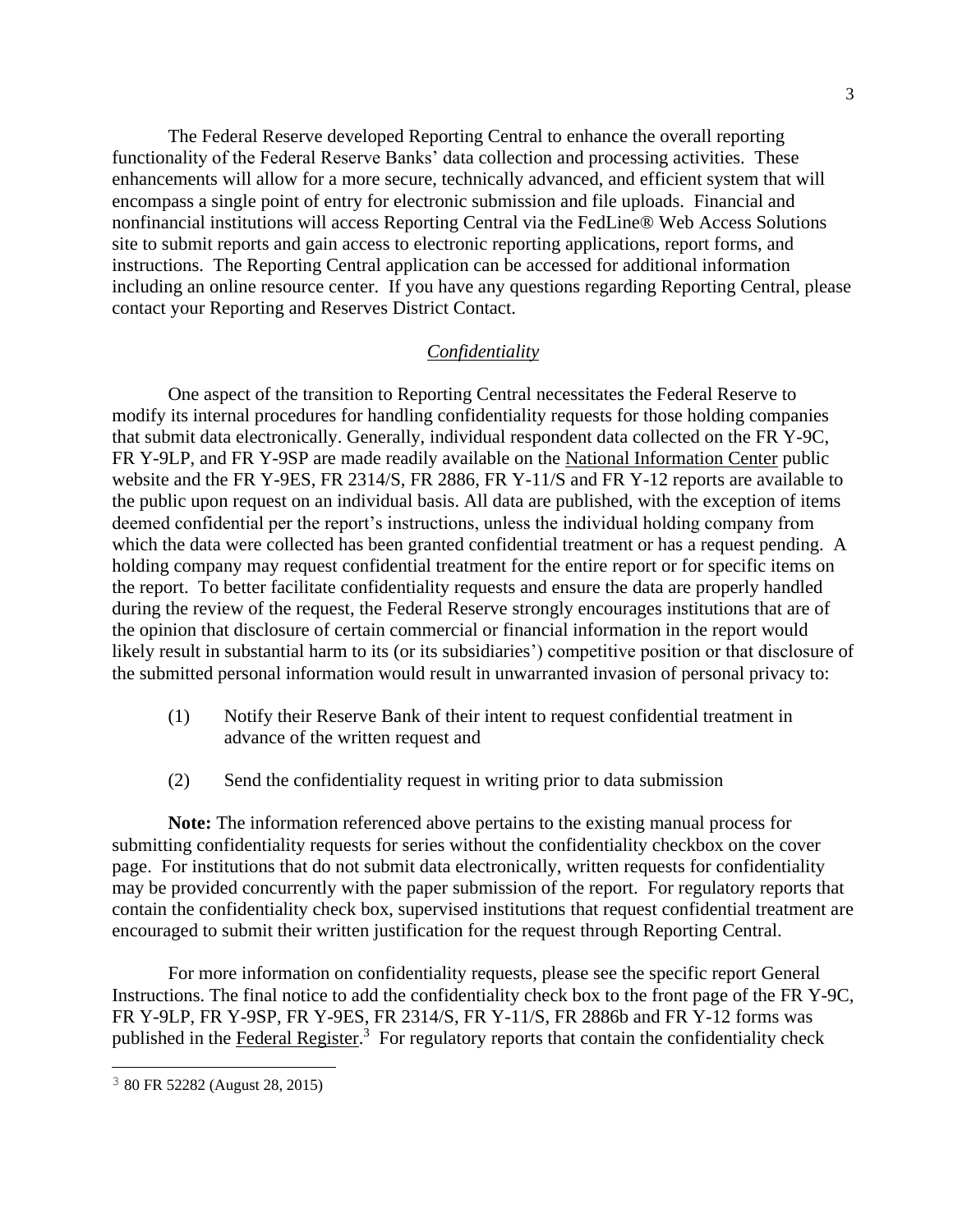boxes, the Reserve Bank cannot fully consider the request for confidential treatment until the supervised institution provides an affirmative response to questions on the cover page and submits a legal justification for the request. The reported data will be available for public release until the supervised institution fulfills both requirements.

As mentioned above, the Federal Reserve publishes holding company FR Y-9 report submitted data to the [National Information Center.](https://www.ffiec.gov/NPW) Data is published on a flow basis within two days following receipt of a submission from the holding company, and updates are run nightly to capture any revisions subsequently submitted by the reporting institutions.

Holding companies may subscribe to the Federal Reserve Board e-mail notification service to receive alerts regarding report form and instruction updates at: [http://www.federalreserve.gov/reportforms/whats-new.htm.](http://www.federalreserve.gov/reportforms/whats-new.htm) These updates include changes related to proposed new and existing data collections and final reporting forms and instructions.

## **Reports Submission Deadlines**

The submission deadline for **FR 2886b** filers is Monday, January 31, 2022. Any **FR 2886b** reports received after 5:00 p.m. on January 31, 2022 will be considered late.

The submission deadline for **FR Y-9C** filers is Monday, February 14, 2022. Any **FR Y-9C** reports received after 5:00 p.m. on February 14, 2022 will be considered late.

The submission deadline for **FR Y-9LP** filers is Monday, February 14, 2022. Any **FR Y-9LP** reports received after 5:00 p.m. on February 14, 2022 will be considered late.

The submission deadline for **FR Y-9SP** filers is Monday, February 14, 2022. Any **FR Y-9SP** reports received after 5:00 p.m. on February 1, 2022 will be considered late.

The submission deadline for **FR Y-12/FR Y-12A** filers is Monday, February 14, 2022. Any **FR Y-12/FR Y-12A** reports received after 5:00 p.m. on February 14, 2022 will be considered late.

The submission deadline for **FR Y-11/S** and **FR 2314/S** filers is Tuesday March 1, 2022. Any **FR Y-11** and **FR 2314** reports received after 5:00 p.m. on March 1, 2022 will be considered late.

The submission deadline for **FR Y-9ES** filers is Monday, August 1, 2022. Any **FR Y-9ES**  reports received after 5:00 p.m. on August 1, 2022 will be considered late.

If you are unable to electronically submit any of the above reports, please email a PDF of the report to [regulatory.reports@ny.frb.org.](mailto:regulatory.reports@ny.frb.org)

Questions regarding the submission of these reports should be addressed to Alex Santana, Assistant Vice President, at (212) 720-6357

Questions regarding the capital adequacy guidelines should be directed to Heidi Kim in the Supervision Policy & Strategy Group at (212) 720-6480.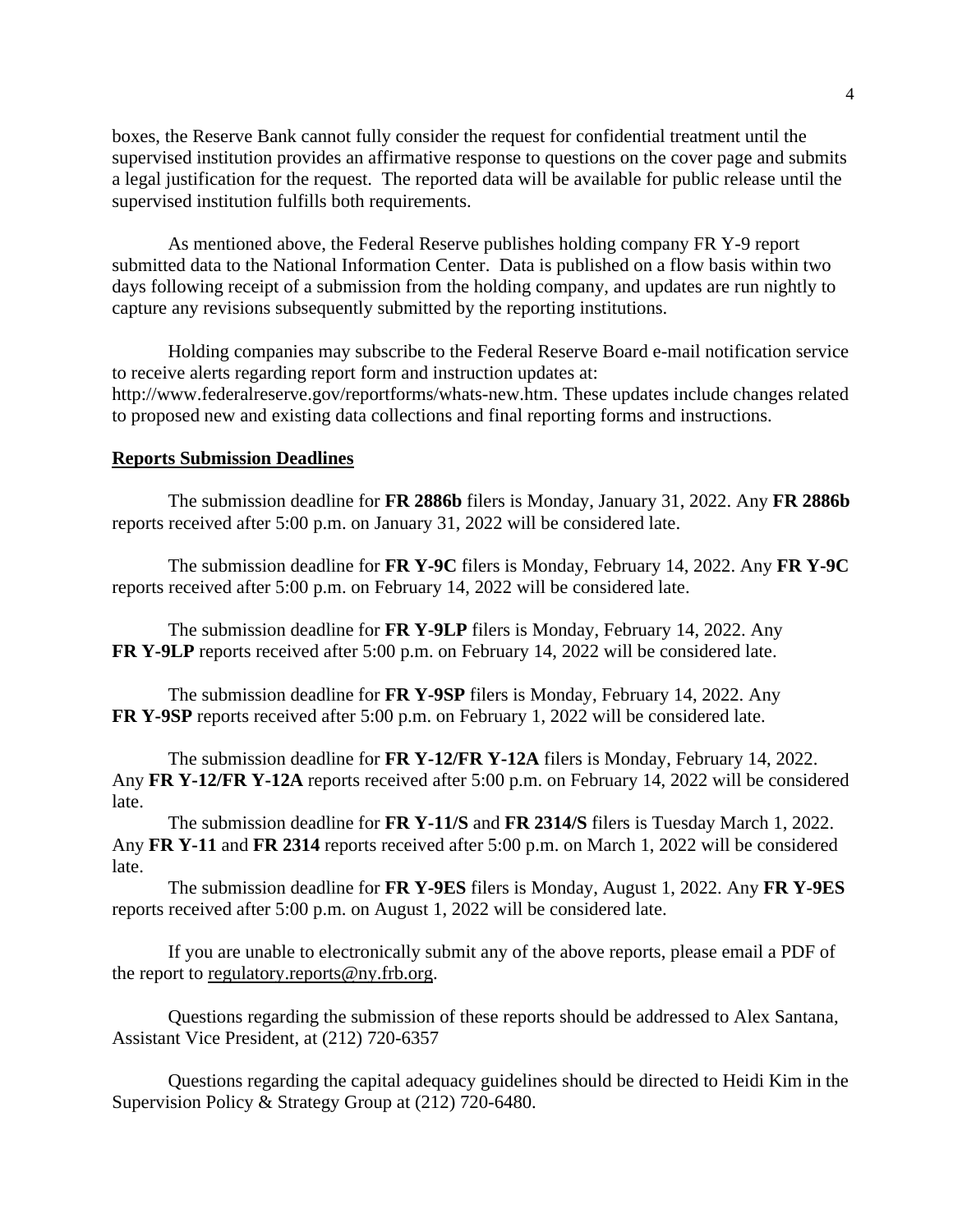Questions regarding the reporting requirements of all other reports should be addressed to Jessica Crawford-Eka, Manager, at (212) 720-5862.

Sincerely,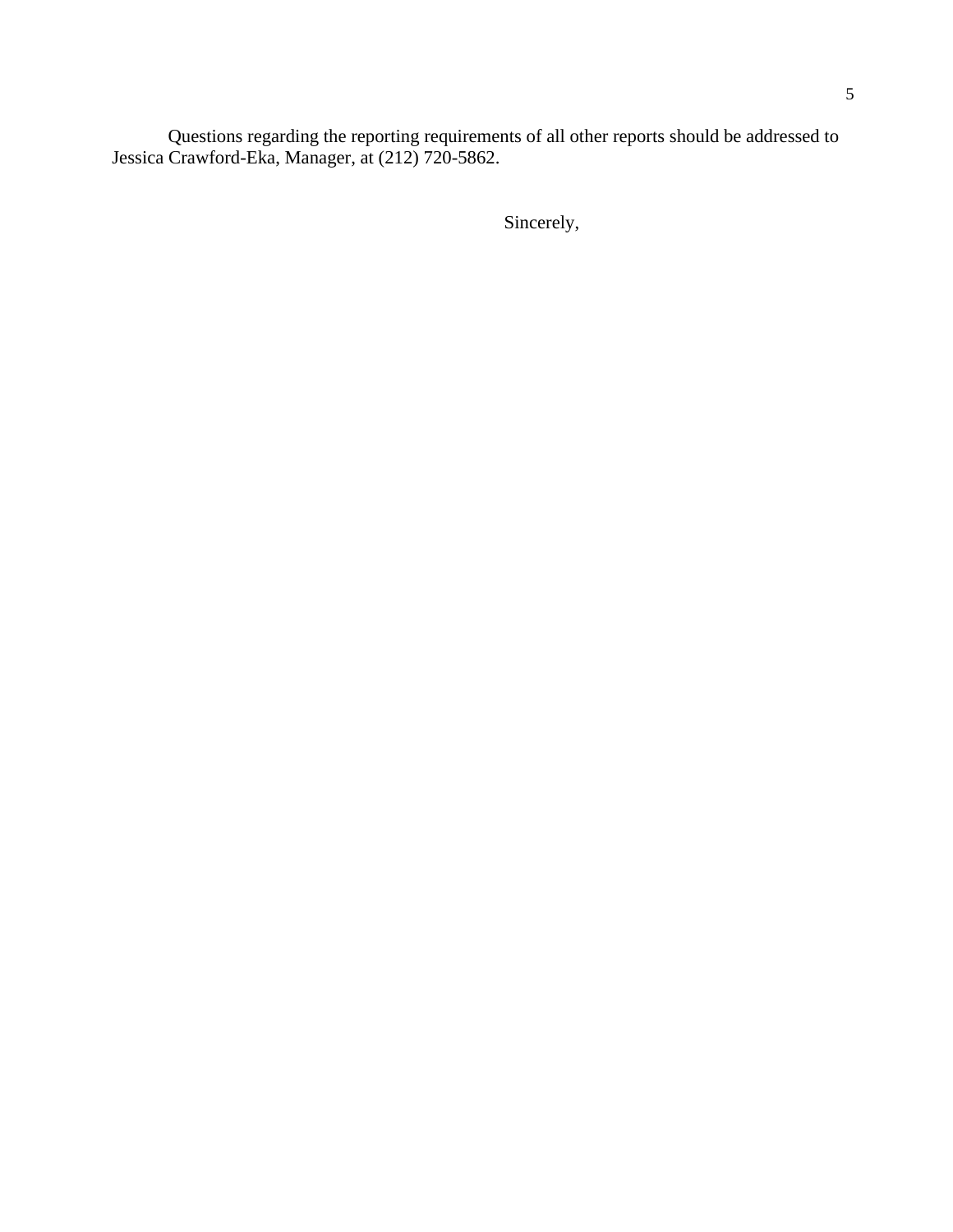## **ATTACHMENT 1 LISTING OF REVISIONS**

#### **Revisions to the FR Y-9C for December 31, 2021**

#### Report form changes:

- *(1) Added CEO Contact Information Page.*
- *(2) Schedule HC-R, Regulatory Capital.* Added new SA-CCR election checkbox item 31.b.

#### Instructions:

- *(1) General Instructions.* Added statement that CEO contact information is confidential.
- *(2) Schedule HC, Balance Sheet, updated ASC 360-20 deposit method language to ASC 610-20 & 606 sales accounting treatment language.*
- *(3) Schedule HC-M, Memoranda, updated ASC 360-20 deposit method language to ASC 610-20 & 606 sales accounting treatment language.*
- *(4) Schedule HC-R, Regulatory Capital.,* Added instructions for newly created SA-CCR item 31.b.

#### Glossary:

- (1) *Brokered Deposits and Brokered Retail Deposits.* Revised language to conform with updates made to the FDIC's brokered deposits final rule on January 22, 2021.
- (2) *Foreclosed Assets and Revenue From Contracts with Customers*. Removed ASU 2014-09 adoption guidance and updated language, respectively, as standard is now fully effective.

#### **Revisions to the FR Y-9SP for December 31, 2021**

#### Report form changes

- *(1) Added CEO Contact Information Page.*
- (2) *Schedule SI items 2, 3, 13b and 13c, added footnote 1 and 2 to.* Clarified when to leave certain lines blank and renumbered previously existing footnotes.
- *(3) Schedule SI, item M5.* Added FTE line item M5.
- (4) *Schedule SC items 5, 6, and 14b.* Added footnote 3 and 4 to clarify when to leave certain lines blank and renumbered previously existing footnotes.
- *(5) Schedule SC item 8.* Updated footnote 6 for clarification on when to leave certain lines blank.
- (6) *Schedule SC-M items 9,10, 13, 15, 16, 17, 21, and 22*. Added footnote 2, 3, 4, 5, and 7 to clarify when to leave certain lines blank and renumbered previously existing footnotes.

#### Instructions

- (1) *General Instructions.* Added language to clarify situations where items should be reported as blanks.
- *(2) General Instructions.* Added statement that CEO contact information is confidential.
- (3) *Schedule SI, item 2.* Added clarification for when sub-lines should be left blank.
- *(4) Schedule SI, item 3.* Added clarification for when sub-lines should be left blank.
- *(5) Schedule SI, item 13.a. and 13.b.* Added clarification for when lines should be left blank.
- (6) *Schedule SI, item M5.* Added instructions for newly created FTE line item M5.
- *(7) Schedule SC, item 5.* Added clarification for when sub-lines should be left blank.
- (8) *Schedule SC, item 6.* Added clarification for when sub-lines should be left blank.
- (9) *Schedule SC, item 8.* Added clarification for when line should be left blank.
- *(10) Schedule SC, item 14.b.* Added clarification for when line should be left blank.
- *(11) Schedule SC-M, item M.9.* Added clarification for when line should be left blank.